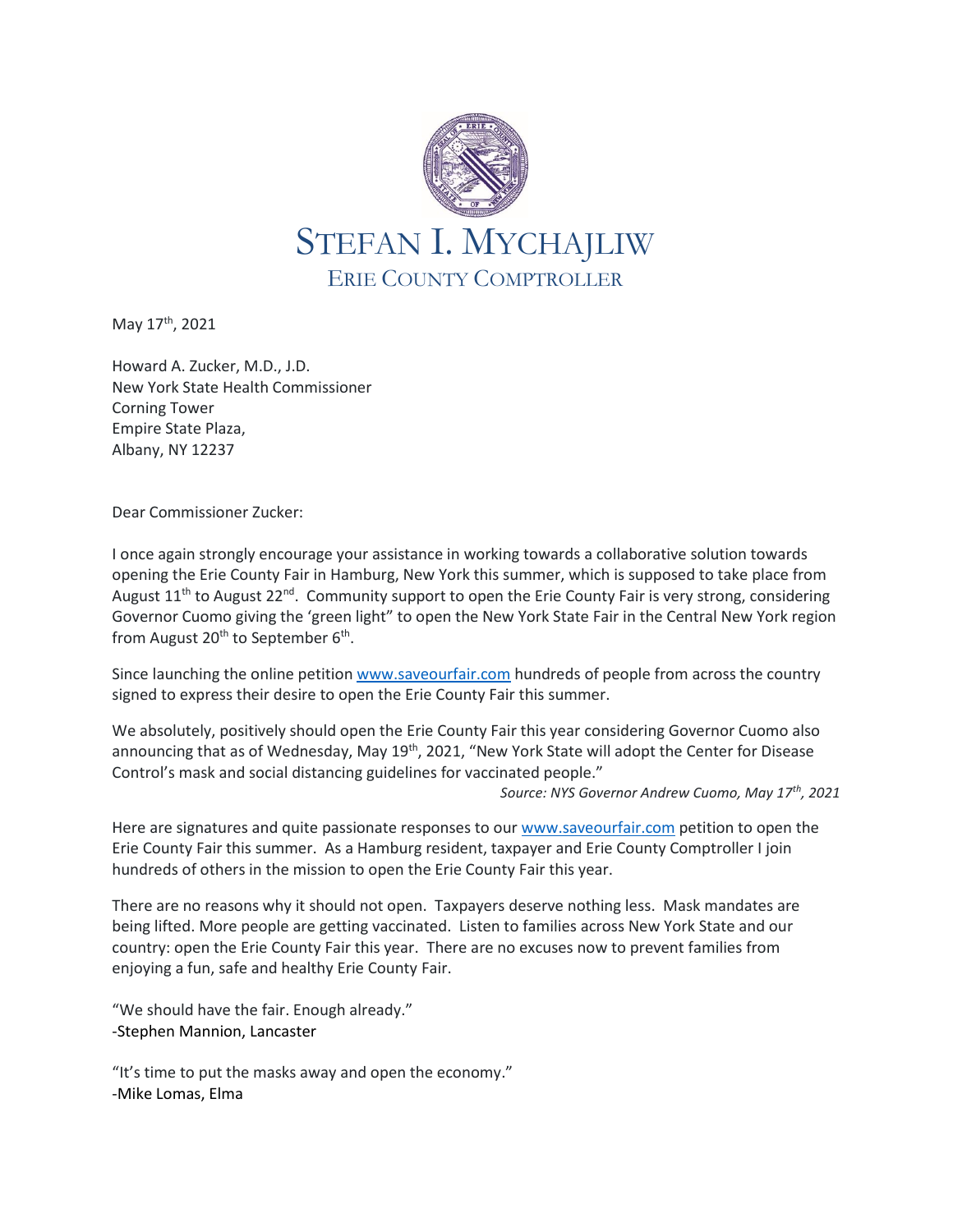"I do not accept tyranny. This is America." -Carol McClellan, Olean

"I feel that as long as distance is observed people are safe and life must go on. Too many people have lost jobs over this political ping pong ball." -Pamela Miskey, Buffalo

"NYS is corrupt and unjust. They are ruining our livelihoods and jobs by robbing what's rightfully ours. We the people can decide the government no longer serves our needs. We run NY. They don't run us. We need to do everything it takes to fight these unjust mandates and restrictions on our lives." -Miranda Santa Lucia, East Amherst

"Time to open NY. People can make their own choices." -Timothy Walton, Buffalo

"OPEN NY" -Frank Kolbmann, Holland

"My kids want to go to the fair again." -Michael Caputo, East Aurora

"I'm m signing because… Enough of this abuse and restrictions." -Irene Trzybinski, Marilla

"I'm signing this petition because at some point the risk of living has to be above the fear of dying." -Jessica Domogala, Hamburg

"Vaccines are up, cases and deaths are down. If Syracuse can have the state fair, then we can have their Erie County Fair." -Erich LeRoy, Marilla

"Because it's time to stop this nonsense. Practice good hygiene. Wash your hands. Cover your mouth if you cough or sneeze. Stay home if you want." -James Deuro, Sanborn

"We live in the United States of America." -Jackie Garcia, Blasdell

"I was born and raised in Buffalo. The Erie County Fair should be enjoyed by all generations and it is their right to do so." -Jason Vrooman, Rock Hill

"Even the CDC has started admitting outdoor spread is not an issue and just this week we found out they manipulated the data to show it was happening at all. Stop this nonsense and let outdoor activities open back up."

-Jason Sears, Williamsville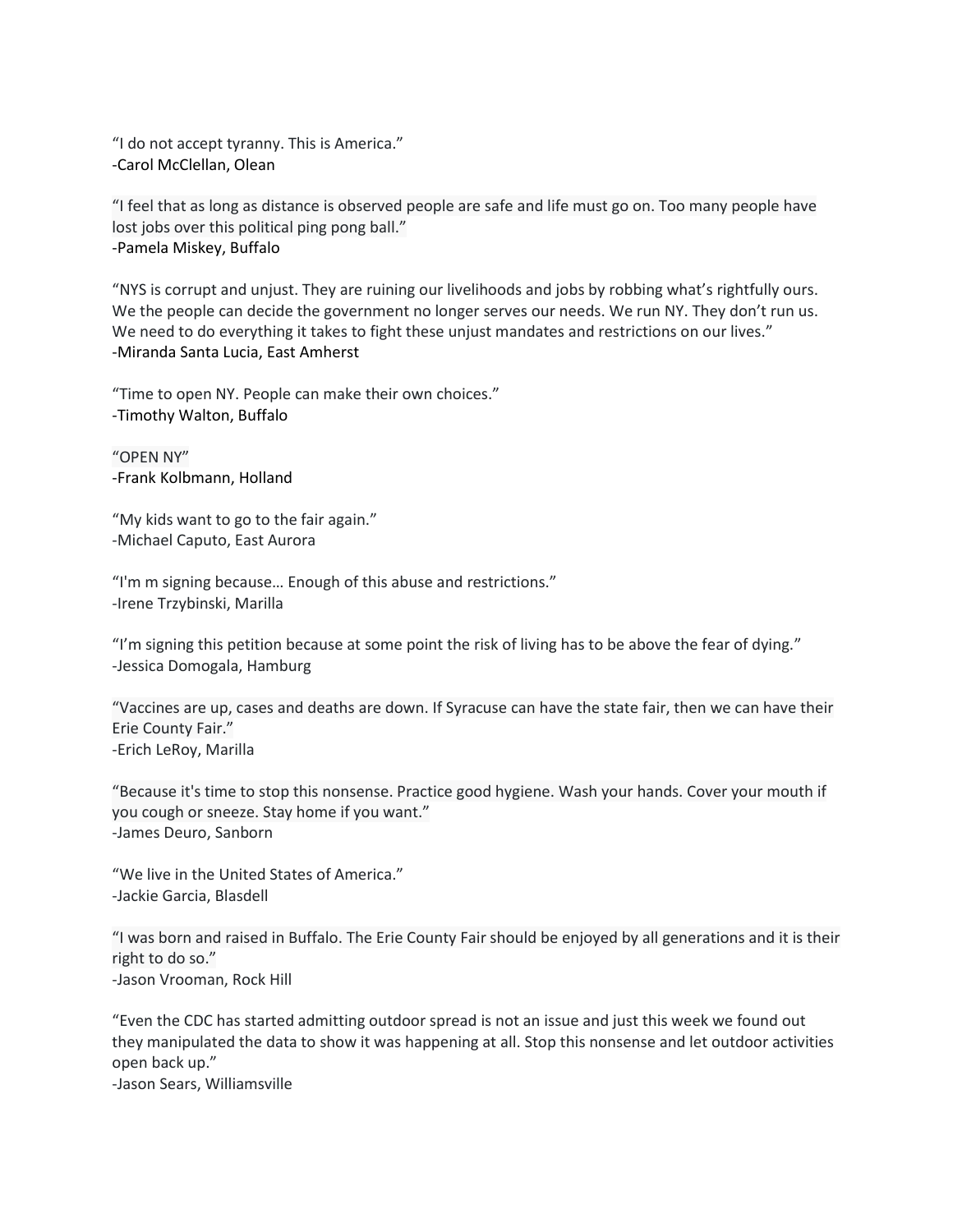"It's time to open NY! Cuomo said, "once we have a vaccine we can reopen." We have 3 vaccines. Cuomo is a liar and a thief it is time to take the power back from the corrupt Albany politicians!" -Don Campagana, Akron

"I feel this is blown out of proportion and is just a political scare tactic." -Pamela Pelechaty, Derby

"Blue run States, Counties, Cities, Towns and Villages are ruining the very lives of every American citizen. The Erie County Fair is a tradition that drives the local economy. It is a place of enjoyment and commerce. We cannot let C-19 keep us in "the new normal". We deserve the old normal. KEEP THE ERIE COUNTY FAIR!" -Mike Woj, Grand Island

"Things need to get back to normal! If you are afraid STAY home! Looking forward to a normal summer filled with fun events!" -Cherice McHale, Lancaster

"If Syracuse can have one so can Buffalo!" -Amanda Miller, Hamburg

"The Erie County Fair is a source of local pride & history; one of the oldest continuous county fairs in America. It is imperative healthy traditions such the annual celebration the Fair brings to our community be preserved and upheld." -Beth Hoskins, East Aurora

"I want the Hamburg Fair to open." -Patricia Refermat, Hamburg

"I want our Freedom back!" -Bernie Sulzbach, Cheektowaga

"We need our freedom back." -Joseph Miller, Depew

"Western New Yorkers should not be subject to the tyrannical rule of Mark Poloncarz and co." -Andrew Vincek, Amherst

"There's no reason we can't have our fair back...." -Jennifer Young, Warsaw

"Love the fair and miss it, enough is enough already, people are walking into our country and we are worried about the fair, c'mon man!" -Daniel Kaminski, Hamburg

"It's time for us to get back to normal. We cannot live in a bubble the rest of our lives. Have the fair....and if you're afraid to go then stay home." -Lori Farszmill, Williamsville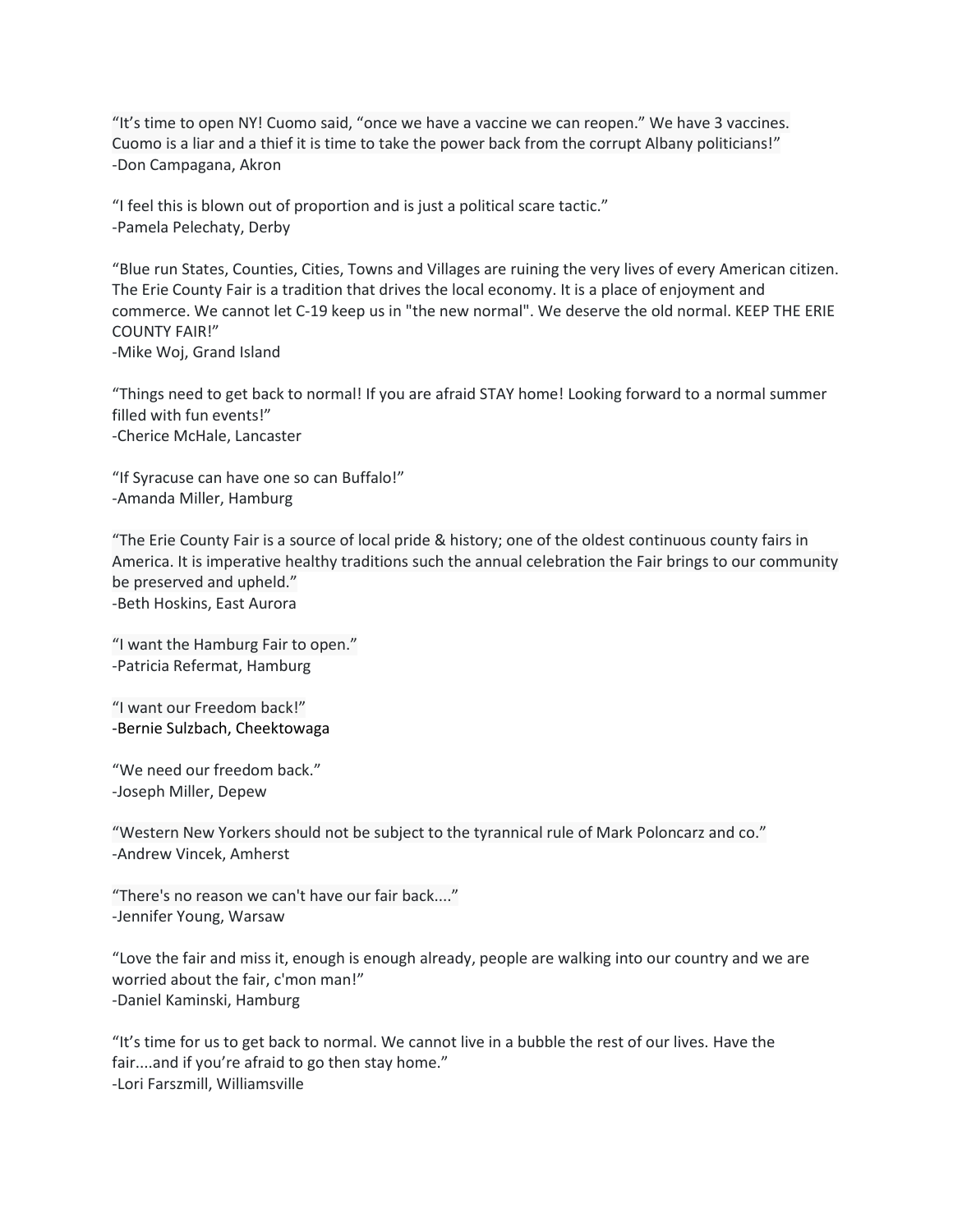"I'm sick and tired of these tyrannical politicians." -Rich Bigos, Cheektowaga

"I want my fair back!!!" -Gordon Solderholm, Orchard Park

"I am tired of politicians dictating everything in my life while they freely carry on with theirs. They are drunk with power and I have had enough. Our lives have been on hold long enough, we have complied with every regulation they have shoved down our throat. Enough is enough. I'm tired of these OVERPAID idiots running my life. It's sickening that they are overpaid with OUR money!" -Elizabeth Jarmusz, South Buffalo

"The people of NY and in Erie County can make their own decisions about their healthcare. The governor's arbitrary decisions this entire year have profoundly hurt the people of our state and his power should be immediately revoked." -Mary Haseltine, Lancaster

"Open NYS!" -Bailey Giambelluca, Collins

"I agree. Stop the picking and choosing of what can go on and what can't." -Linda Haley, Blasdell

"This is ridiculous!!!! The state fair is opening ... undocumented people pouring in and he's worried about "carnies"!! What a moron!! Stop this insanity!! This used to be a free country!! If people are afraid to go, they can stay home!!! Open us up! Enough economic damage has been done!!!" -Bracco Debra, Angola

"This is absolutely absurd. If you are vaccinated, you are protected from Covid. Why ruin our local economy again for this virus? Mark Poloncarz is ridiculous. Save the Fair. If the state fair can go on so can the county one." -Christy Nowak, Holland

"I am not afraid!" -Jill Cook, Lake View

"This is absolutely ridiculous 14 months of being locked down like prison. Enough is enough. Let's have the Erie County Fair back!" -Theresa Gilbert, Buffalo

"The fair is a huge part of the end of summer and the tradition needs to continue!" -Andrew Metzloff, South Buffalo

"Save Our Fair!" -Maria Arnold, West Seneca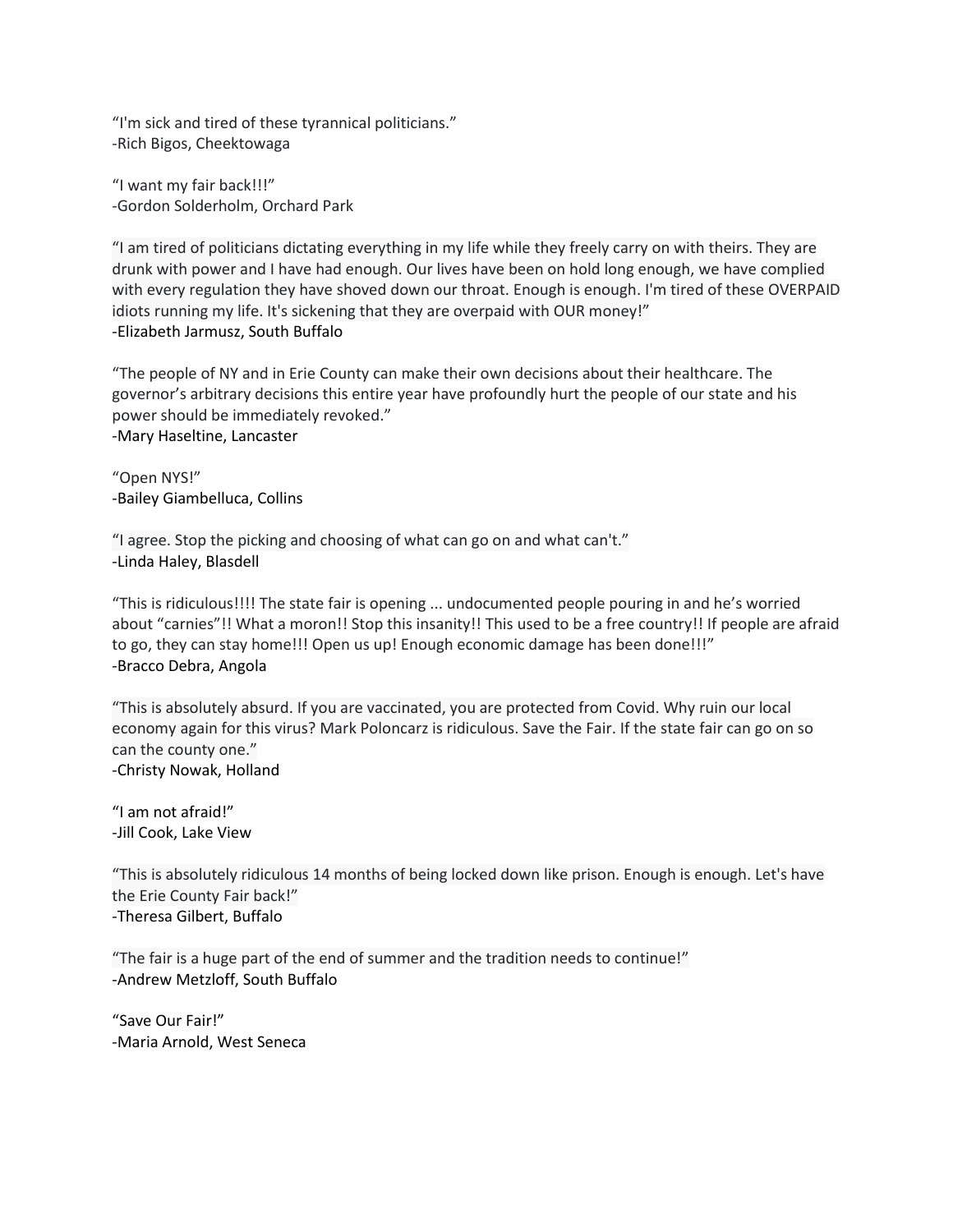"NYS and Erie County continue to cripple our economy all in the name of "safety." But they have been regulating and taxing for years, driving families and businesses out of the area. Enough is enough." -Lisa Thrun, Clarence

"If people are vaccinated/unvaccinated and are wearing masks, they should be able to attend an event that is 80% outdoors. If there are people who still aren't comfortable, they don't have to attend. But let the people who make their living at these events thrive and let others start enjoying their lives again." -Amy Owczarczak, Lackawanna

"The government is out of control." Meagan Kuhn, Springville

"I want the Erie County Fair open." Cathleen Ross, Buffalo

"This has nothing to do with our health & well-being, this is a continued power grab & more control. He needs to be kicked out of office along with Il Duce Cuomo!" -Christie Waterman, Eden

"I am from West Seneca, and even though I live in Florida now, I come up at least once a year and I enjoy coming up for the fair." -Matthew O'Neil, Clearwater, Florida

"I'm signing this because it's time to get back to normal and enjoy life. We all need this. If you don't agree, stay home Thank You." -Wayne Stewart, Lancaster

"I grew up in WNY. The fair is one of the best things about summer back home." -Elizabeth Meir, Connellsville, PA

"There's no reason to miss out again. Hundreds can shop in Target, Walmart and Wegmans with no distancing." -Lisa Gromek, Williamsville

"If the State Fair is able to open then so should the Erie County Fair!" -Douglas Horn, Lancaster

"It's WAY past time to get life back to normal. People NEED to get out and have fun again." -Sue Kempf, Lancaster

"This state cannot take any more limitations, mandates, restrictions and draconian orders from the democrat powers that be. We need to get open and get back to whatever form of normalcy might be left. If people want to get the jab and wear a mask, then let them. Just as those who don't, shouldn't. LET US DECIDE FOR OURSELVES. OPEN UP NEW YORK STATE DAMMIT!!!" -Judi Angle, Hamburg

"We the people are fed up!" -Kim Dils, Derby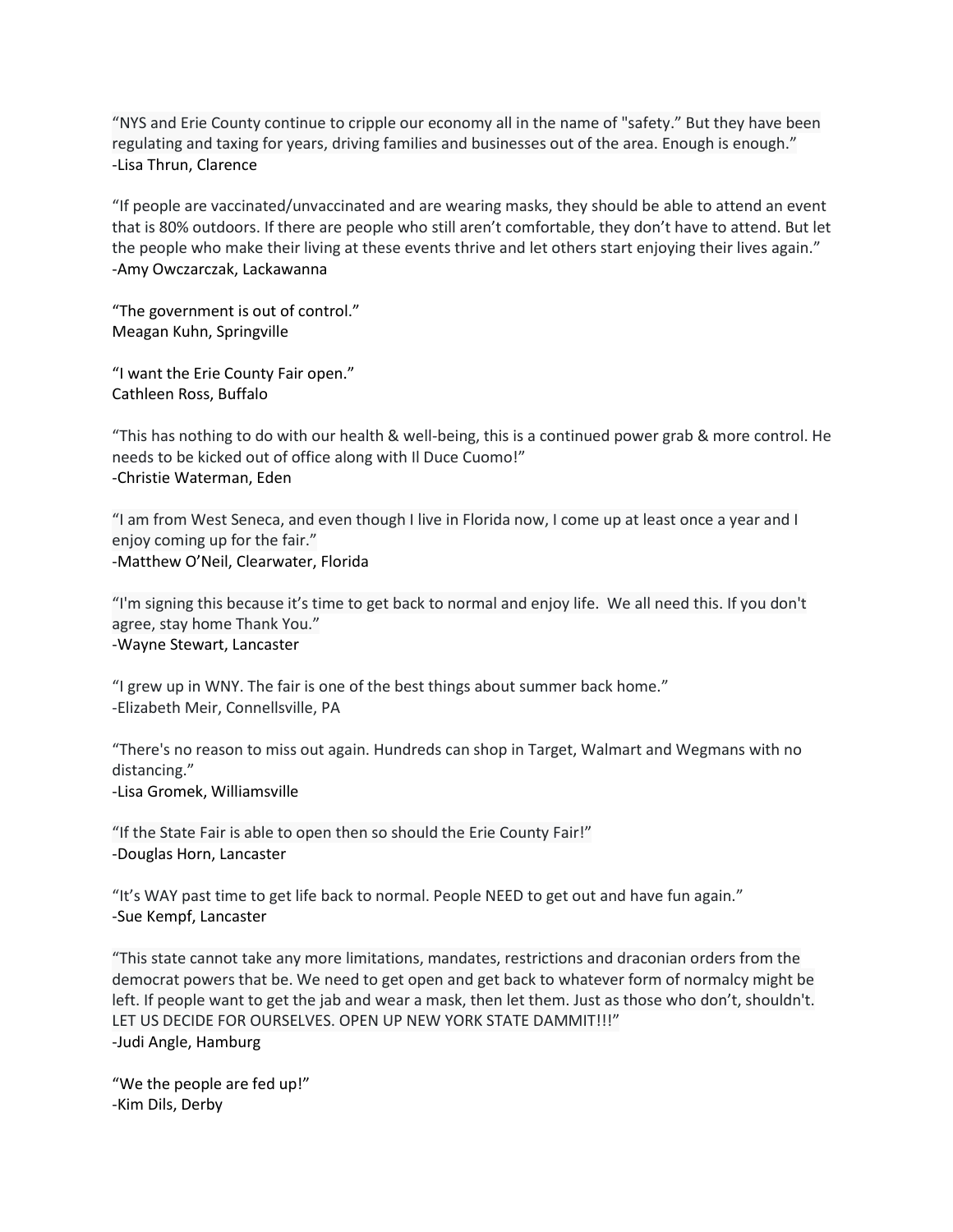"I'm signing because I believe that the Erie County fair should take place in 2021." -Fran Osborne, Marilla

"There is no reason we should not have the fair. We are living in a police state and it is out of control." -Jennifer Starbuck, Cheektowaga

"There is no reason to cancel the Erie County Fair." -K.M. Jones, Cheektowaga

"Our County Fair must go on!!! Most of Erie County has their covid vaccines." -Pat Mustillo, West Seneca

"Enough is Enough already!!!" -Jamie Ertel, Depew

"I love the fair!" -Joe Florea, West Seneca

"This ridiculous crap needs to stop! What good is the vaccination if New York is going to continue with this nonsense?? Time to get rid of the Cuomo clown and get back to normal!" -Kathy Brem, Marilla

"It should be open WITHOUT restrictions. The CDC even admits there is no evidence of the spread of covid outdoors, that it was "highly exaggerated." -Traci Sliwinski , Hamburg

"We NEED the fair! It's been too long." -June Queeno, Buffalo

"Open up our state! Enough is enough" -Michelle Claus, Lackawanna

"I'm so sick and tired of hearing about COVID, vaccinations & what we are doing wrong as a county. Shut up you leftists and open our economy. The fair is a staple to the area, and we can make our own darn health choices."

-Nicole Celano , Grand island

"There is no reason that we can't attend the Erie County Fair this year. Open the Fair." -Chris Yax, West Seneca

"I would like to be able to get back to some normalcy." -Jane Cooper, Buffalo

"Common sense should prevail." -Patrick Herbert, West Seneca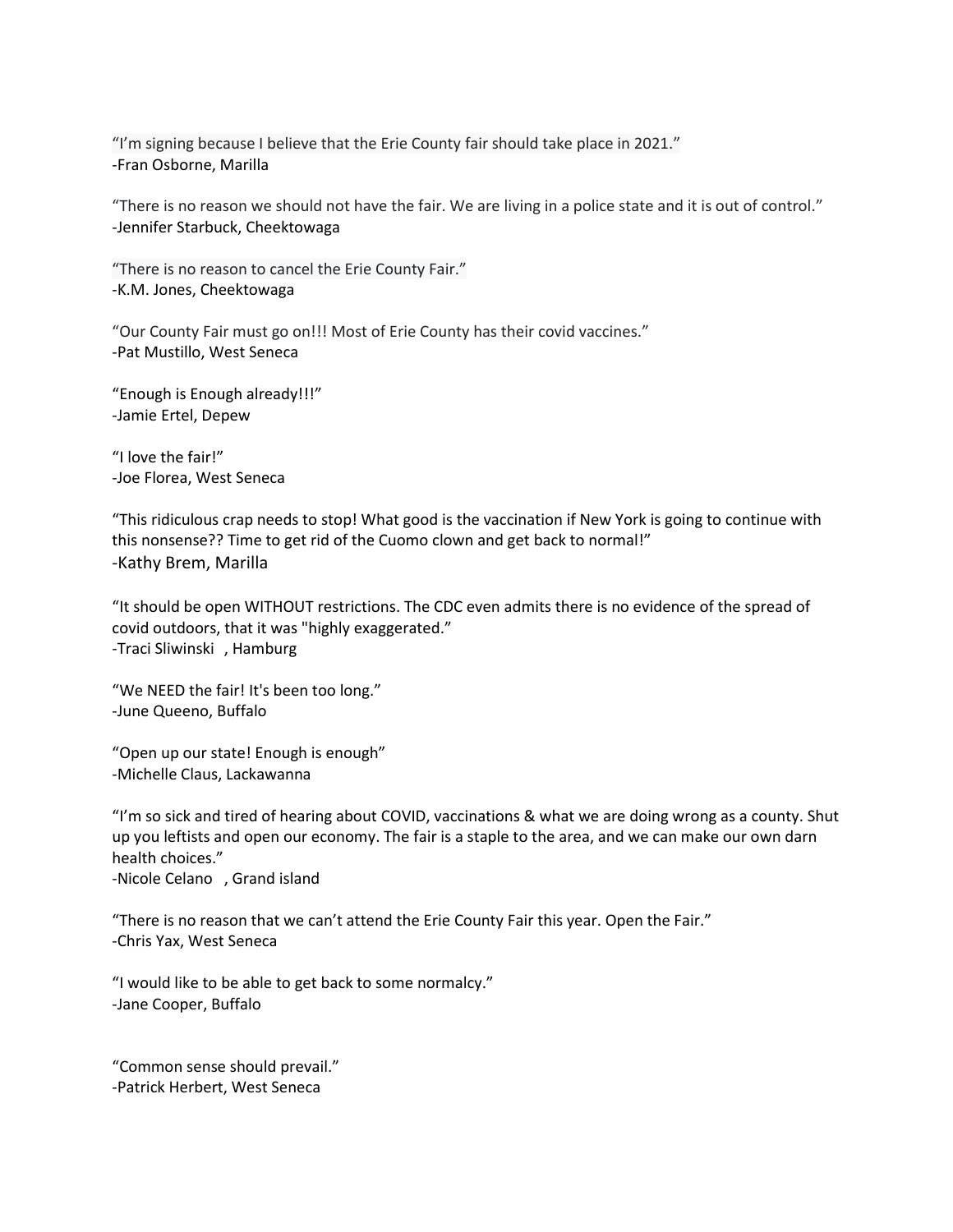"I am a 12-day everyday fair going, need normal activities. Humans are social people we need people to survive."

-Cindy Nitzer, West Seneca

"I'm signing because we need to get back to living our lives, getting the local economy back on track, and to give us something to look forward to." -Michele Sullivan, Holland

"The fair is outdoors.! Let's go!!!!" -Sandra DeSimone, West Seneca

"I'm signing because this political warfare is getting OLD!" -Nicole Kavanaugh, Silver Creek

The Fair is important, and Cuomo is not a dictator. -Jennifer Lead, East Bethany

"We need to open the state!!" -Theresa Geiger, Clarence

"I want to attend the fair." -Melody Wojcik, Cheektowaga

"Enough is enough!" -Amber May, Tonawanda

"No reason for the fair to be cancelled. More things need to be open with less restrictions." -Vincent Blasio, Hamburg

"We need to open everything up! Our civil liberties have been taken far too long. There is absolutely no reason why any events should be canceled." -Terry Lush, Cheektowaga

"I enjoy entering my art projects in competition and seeing everyone else's entries. I look forward to visiting the fair with my friends, eating the food, watching the shows. Most of all I want to get back to normal life." -Barbara Ball, Fredonia

"The fair is a tradition, if the State Fair can happen there is no logical or scientific reason why county fairs all over the state shouldn't be happening."

-Susan Blum, Williamsville

"I'm signing because Mark Poloncarz should have the power to cancel because he doesn't want to go or because of "carnies". This is a free country and if we want to go, we should be allowed to make that choice for ourselves. Mark Poloncarz should never have that kind of power." -Grace Dudek, Orchard Park